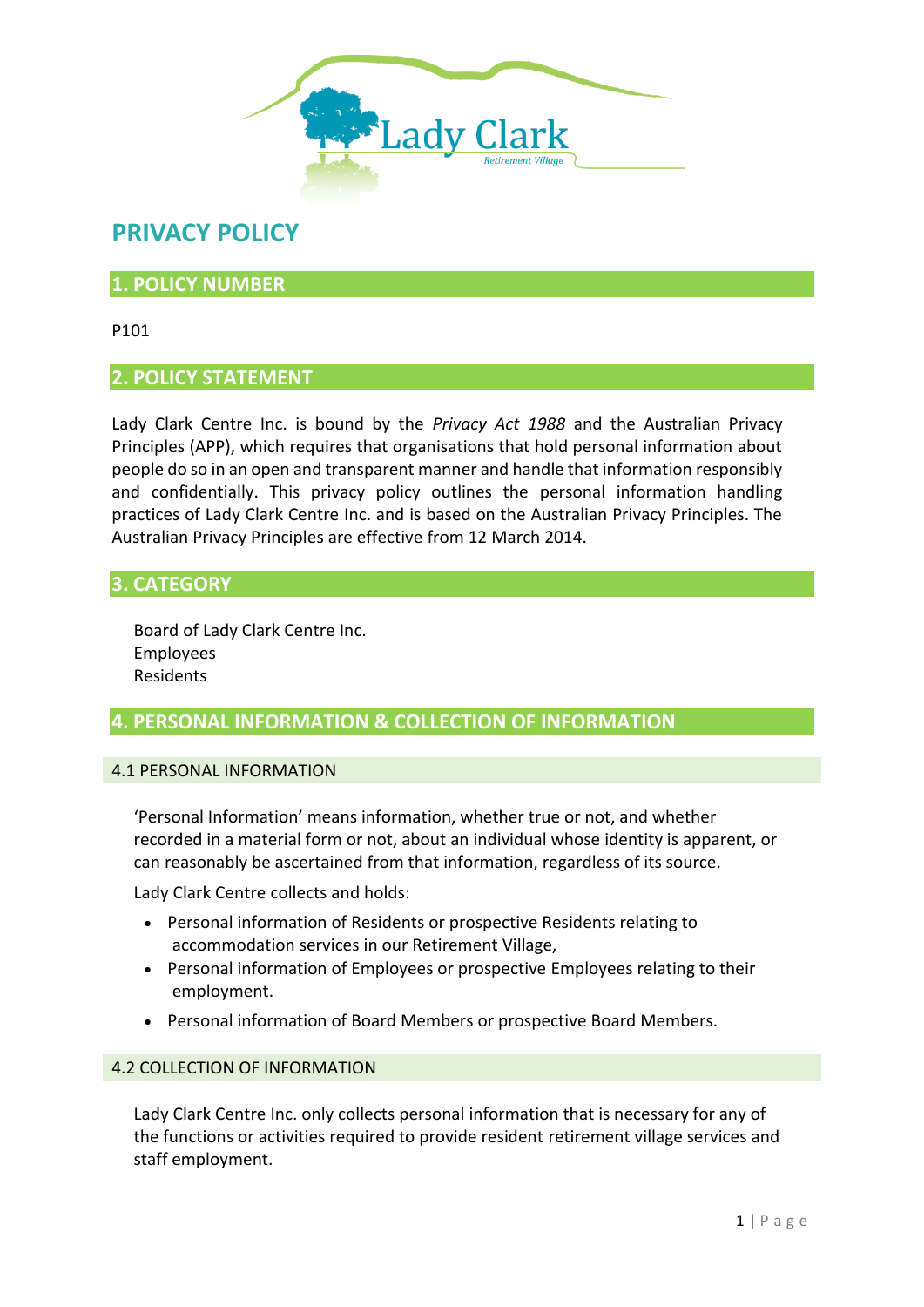

Lady Clark Centre Inc. may collect personal information on Residents or prospective Residents in any of the following ways:

- From the individual;
	- Upon the individual's initial inquiry or by the individual's completion of the expression of interest,
	- During interviews with the individual and their nominated representative or supporting family members,
	- Upon completion of the individual's Rental Residency Agreement,
	- Upon completion of the individual's Resident Personal Information Sheet,
	- Upon completion of the payment advice.

Lady Clark Centre Inc. may collect personal information on Employees & Board Members or prospective Employees & Board Members in any of the following ways:

- Information provided from the individual,
- Documentation completed and provided by the individual,
- Resumes provided by the individual,
- Information provided by referees proposed by the individual,
- Information provided on request from previous employers,
- Information obtained from the Workers Compensation Regulator relating to the individual's claims history.

This information is collected and can sometimes detail information, relate to health and is therefore also 'sensitive information' as prescribed by the *Privacy Act 1988* (as amended). Sensitive information is collected in accordance with the Privacy Act (Australian Privacy Principe 3) and is only collected after informing the individual and obtaining their consent.

If Lady Clark Centre Inc. receives unsolicited information such as information that is not relevant or did not actively seek to collect, this information will be securely destroyed as soon as practicable.

### 4.3 PERSONAL INFORMATION HELD

The information held of Residents or prospective Residents includes:

- Information about the individual's financial status which may include asset and income information and bank details,
- Details of the individual's pension status and concession card information,
- Information concerning details of the appointment of attorneys or other support decision makers,
- Contact details for nominated representatives, next of kin or relatives of the individual,
- Contact details relating to General Practitioner,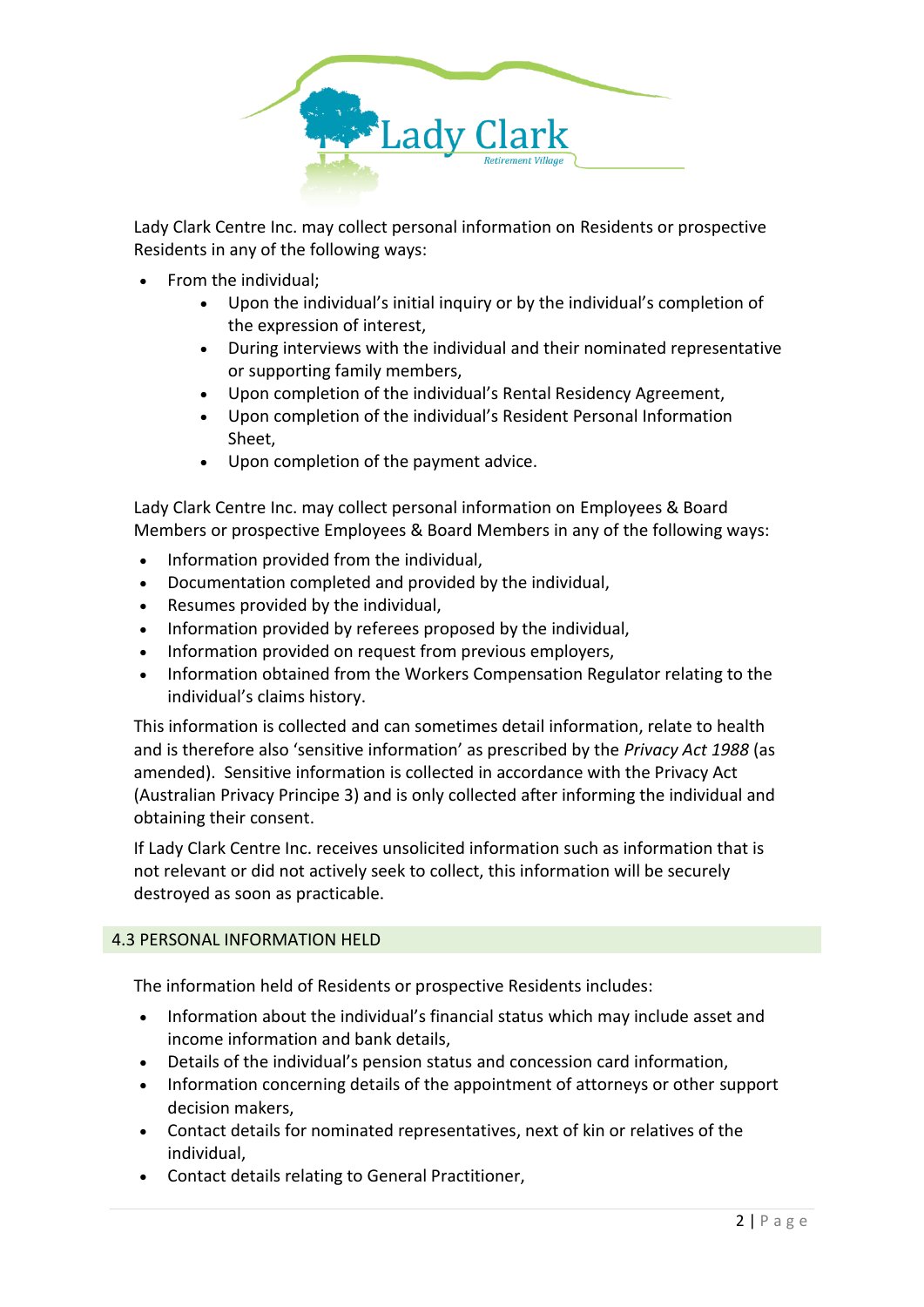

- Information at the request of the Resident concerning the individual's religion, culture, beliefs, values, sexual orientation, and end of life arrangements,
- Records relating to the payment of Incoming Contribution and Rent.

The information held of Employees and Board Members or prospective Employee and Board members may include:

- Resumes,
- Information gathered during assessment of prospective applications,
- May include health information including pre-existing injuries or medical conditions directly related to the individual's ability to perform the inherent requirements of the position collected with the individual's consent,
- Records relating to appointment;
	- Personal and emergency contact details,
	- The engagement, training, disciplining or resignation,
	- The contract and the terms and conditions,
	- Performance and conduct,
	- Hours of engagement,
	- Salary or wages,
	- Recreation, long service, sick, personal, maternity, paternity or other leave,
	- Taxation, bank or superannuation affairs,
	- Termination of the employment.

#### 4.4 PURPOSE OF INFORMATION HELD

Lady Clark Centre Inc. may hold personal information on Residents or prospective Residents for the following purposes:

• To provide accommodation services at our retirement village,

Lady Clark Centre Inc. may hold personal information on Employees, Board Members and prospective Employees and Board Members for the following purposes:

- To enable us to properly assess the quality of applications,
- To enable us to contact the individual,
- To enable us to meet employment conditions and meet industrial employment legislation,
- To enable us to monitor, review and manage the individual's work performance in accordance with employment contracts and the organisations policies and procedures.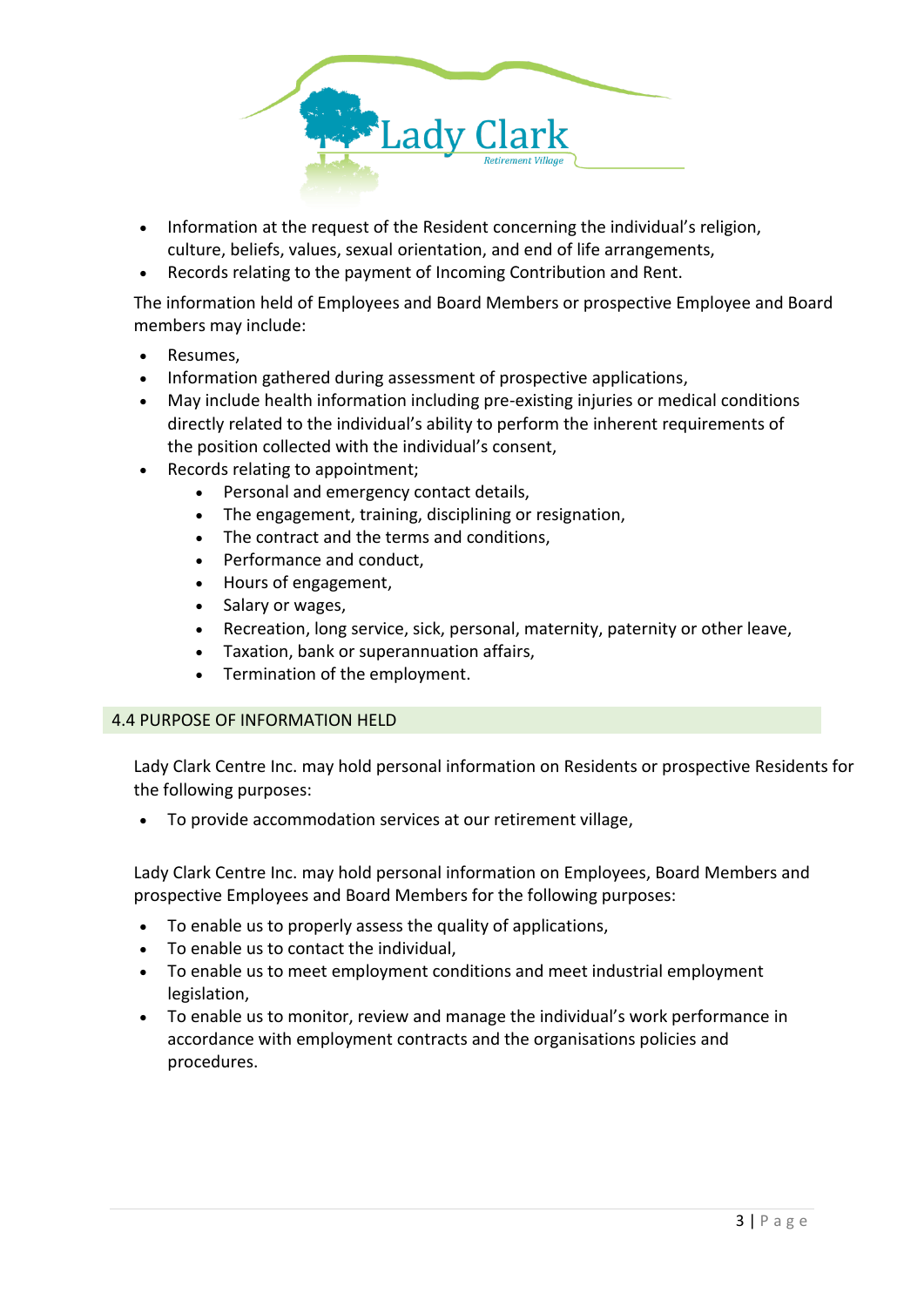

# **5. STORAGE & SECURITY OF PERSONAL INFORMATION**

#### 5.1 STORAGE AND SECURITY OF PERSONAL INFORMATION

Lady Clark Centre Inc. may store personal information about the individual in any of the following ways:

- Electronically on our computer databases,
- Hard copy documents kept securely within the premises.

Lady Clark Centre Inc. is committed to ensuring we securely protect all individual's personal information from misuse, loss, unauthorised access, modification or disclosure.

Lady Clark Centre Inc. takes steps to protect the security of the personal information we hold from both internal and external threats by:

- Regularly assessing the risk of misuse, interference, loss, and unauthorised access, modification or disclosure of information,
- Taking measures to address those risks, for example, we are able to identify when someone has added, changed or deleted personal information held in our electronic databases,
- Electronic databases have security levels to access relevant personal information,
- All computers and electronic devices are protected by up-to-date virus and external fire wall protection,
- No personal information is stored on individual computers and is stored on the cloud operated by reputable Australian based service providers,
- All personal information is securely backed up in databases,
- Any breach or suspected breach of data security are dealt with using a risk management approach and appropriately actioned by Lady Clark Centre Inc. Centre Management & Board.

#### 5.2 QUALITY OF PERSONAL INFORMATION

Lady Clark Centre Inc. takes a number of steps to ensure that all personal information we collect is accurate, up-to-date and complete. This includes:

- Recording information in a consistent format,
- Promptly adding updated or new personal information to records,
- Regularly reviewing and requesting residents provide up to date contact information to check their accuracy.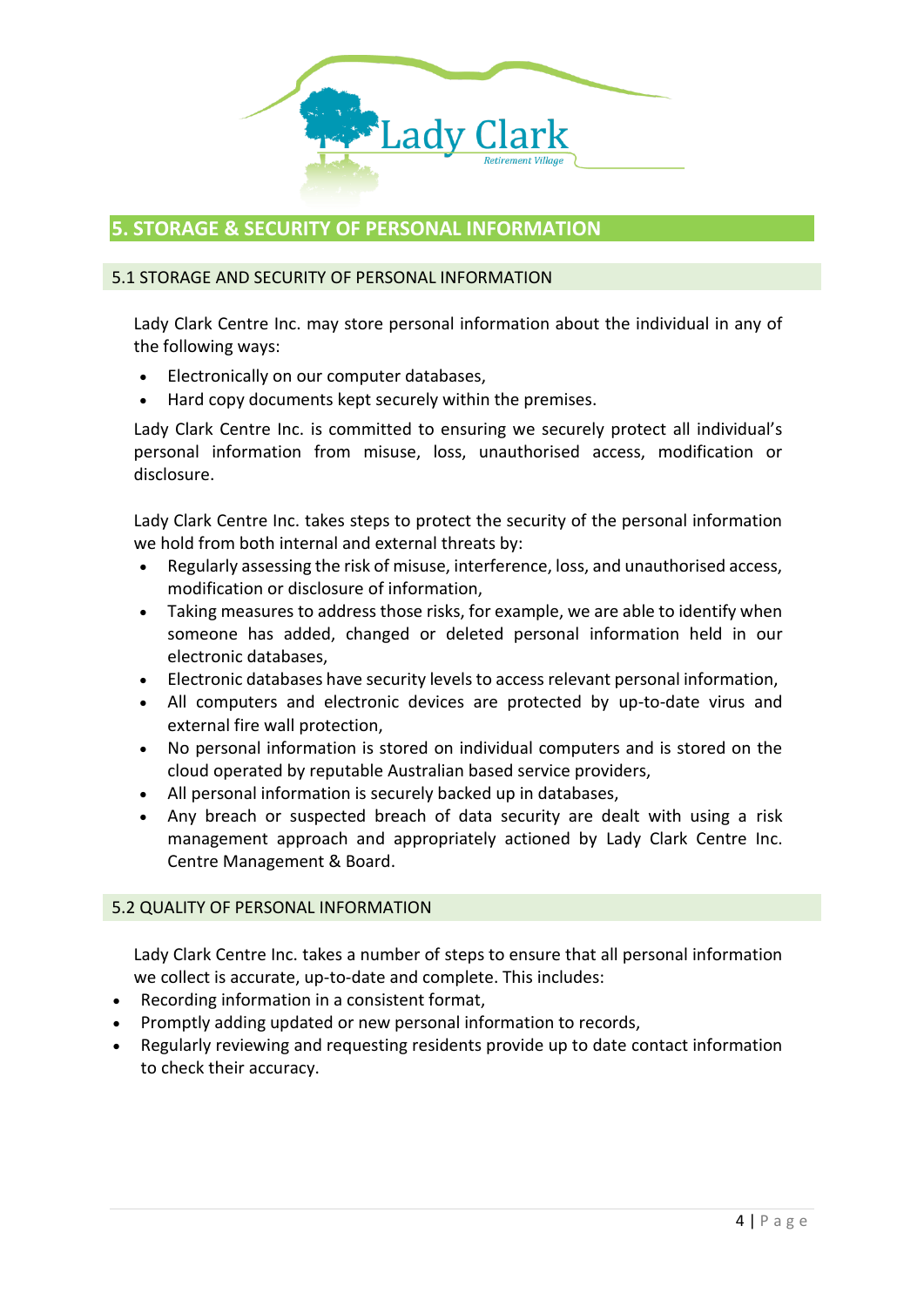

### **6. DISCLOSURE & ACCESS TO INFORMATION**

#### 6.1 DISCLOSURE OF PERSONAL INFORMATION

Lady Clark Centre Inc. will inform and seek the consent of the individual prior to the disclosure of personal information to any external agency or person.

Lady Clark Centre Inc. may disclose personal information about Residents or prospective Residents for the following reasons:

- To determine the individual's eligibility to entitlements*,*
- To enable us to contact any nominated person to lawfully inform of a Resident's health status or an emerging emergency,
- To enable Lady Clark Centre Inc. to provide relevant financial and asset information,
- To lawfully liaise with the individual's nominated representative and to contact family if requested or needed.

Lady Clark Centre Inc. may disclose personal information about Employees and Board Members or prospective Employees and Board Members for the following reasons:

- To enable us to properly assess the quality of applications for employment applied for,
- To report to enforcement agencies to meet any legislative requirements such as a suspected or alleged sexual or physical assault of a Resident,
- To provide information to health authorities in the case of an emergency or adverse health event.

Lady Clark Centre Inc. will not disclose personal information for any other purposes unless:

- The individual has given consent to the use or disclosure of information,
- The information is required or authorised by or under the Australian law or a court/tribunal order,
- A permitted health situation or emergency exists,
- It is reasonably believed that the information is reasonably necessary by an enforcement body.

If Lady Clark Centre Inc. is required to disclose personal information to an overseas recipient, all individuals will be informed, and their consent gained. Lady Clark Centre Inc. will take all such steps as are reasonable in the circumstances to ensure that the overseas recipient does not breach the Australian Privacy Principles in relation to the information.

Lady Clark Centre Inc. will ensure all aspects of the Privacy Act (Australian Principle 7) are met and will not disclose or use personal information for the purpose of direct marketing.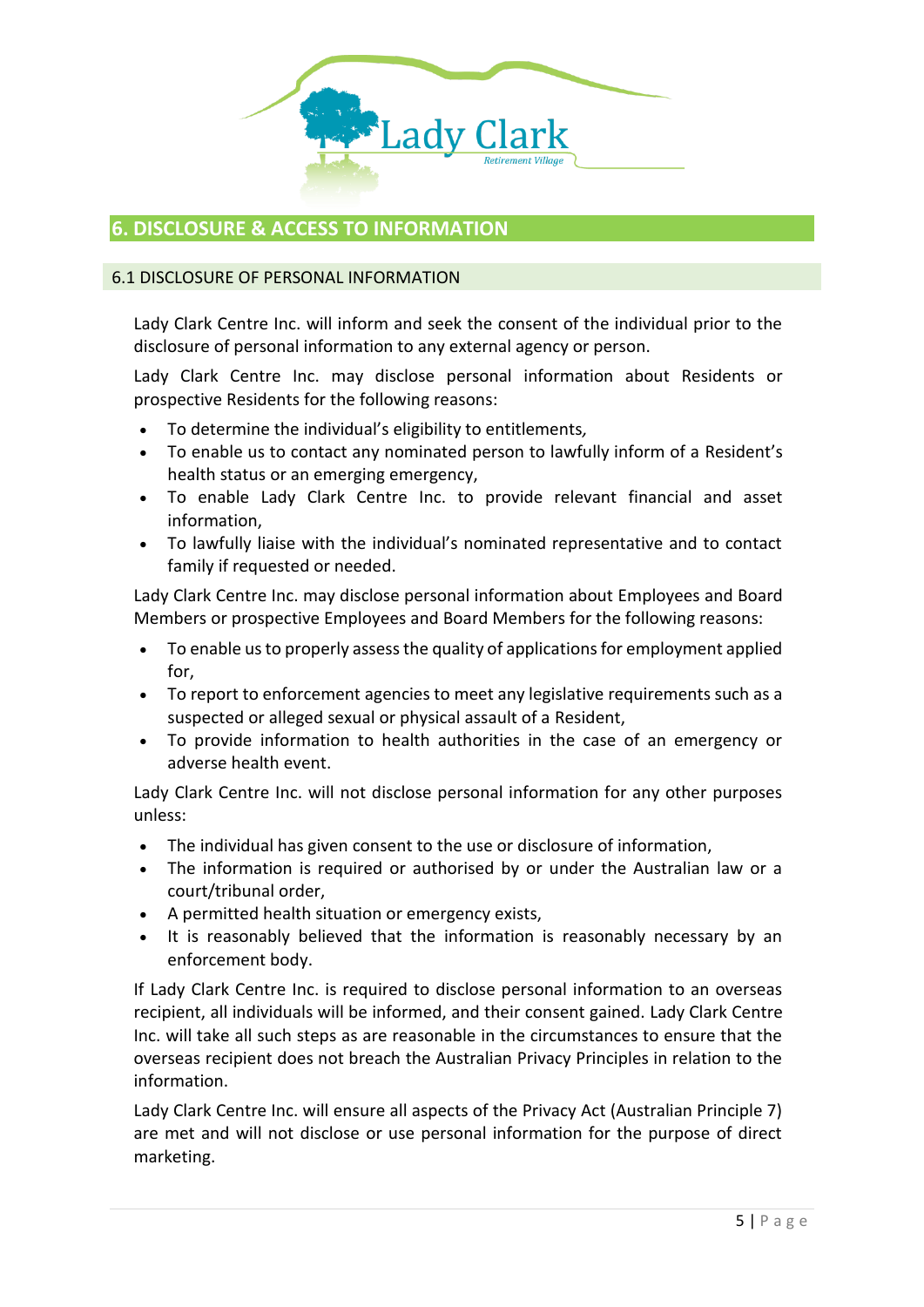

#### 6.2 ACCESS TO PERSONAL INFORMATION

Under the Privacy Act (Privacy Principle 12) an individual has the right to ask for access to their own personal information held about them by Lady Clark Centre Inc.

Individuals may be asked to verify their identity prior to accessing personal information. Access to this information will be provided on request except where we can lawfully deny, or limit access as prescribed by the *Privacy Act 1988* (as amended).

An individual **does not** need to provide a reason for requesting access.

On advice from Lady Clark Centre Inc. legal representative, access to personal information may be denied. If we refuse to give individual's access to personal information, we must notify you in writing setting out the reasons of the decision.

Lady Clark Centre Inc. will provide a reasonable range of choices of how access will be available depending on an individual's particular needs.

Lady Clark Centre Inc. may choose to charge for the service of providing access. What is charged will be reasonable and consistent with fees imposed by the Commonwealth for access to documentation under the *Freedom of Information Act 1982.*

Access may be obtained by;

- Contacting our Centre Manager, by telephone 0362492515,
- Written request for personal information.

#### **7. CORRECTION OF INFORMATION**

If the individual believes the personal information held about the individual is inaccurate, incomplete, or not up to date, the individual may request an amendment and correction of the information. A request for correction of information may be made to the Centre Manager.

If Lady Clark Centre Inc. does not agree with the amendment, we will note the individual's disagreement and the reasons why.

### **8. DESTRUCTION OF PERSONAL INFORMATION**

Disposal of records requires that they be rendered unreadable by appropriate mechanical, physical or electronic processes. All electronic information is secured by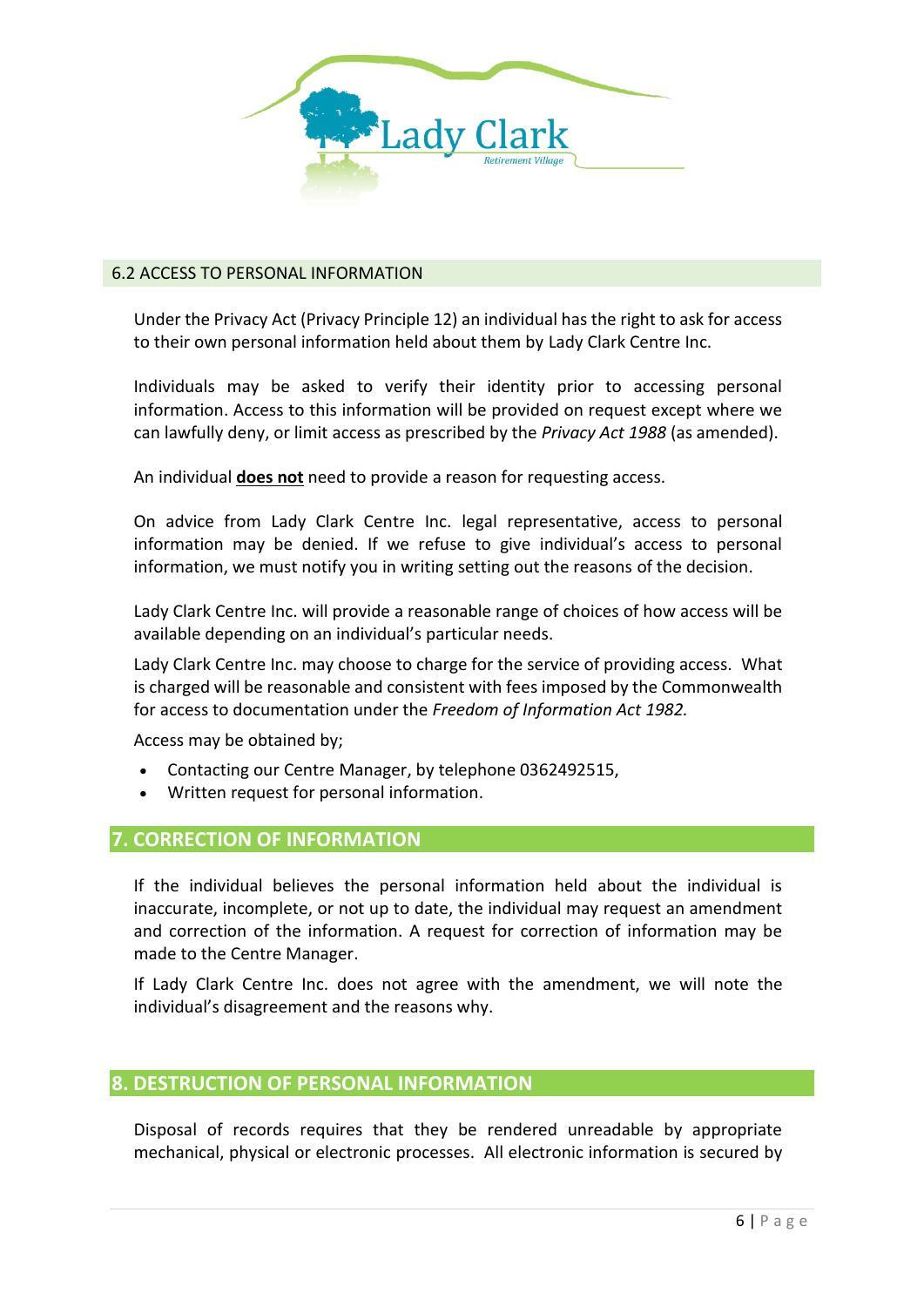

using password protection. *Records Principles 1997* and the guidelines outlined in the Australian Government Administrative Disposal Authority.

Lady Clark Centre Inc. securely destroys all paper personal information when they are no longer required to be retained. Records are either placed in security bins and destruction is carried out by a confidential document external provider or the documents are shredded in the Centre office.

### **9. GRIEVANCE AND COMPLAINTS**

If a Resident or Representative wishes to make a complaint about our management of an individual's personal information, a written compliant may be submitted to the Centre Manager.

#### **How to contact us**

If any individual has any questions, complaints or requires further information, please contact the Centre Manager, Lady Clark Centre Inc. 10 Waldron Street, Claremont, Tas, 7011 P: (03) 62492515, E: [admin@ladyclark.com.au](mailto:admin@ladyclark.com.au) .

Any individual may request a copy of the organisations Privacy Policy by contacting the Centre Manager. The policy may be provided to the individual in the form that they request, such as a paper copy or an emailed PDF document.

Under the Privacy Act (Australian Privacy Principle 2) an individual may have the option of not identifying themselves or using a pseudonym in relation to a particular matter. Lady Clark Centre Inc. will not breach any Privacy or other legislation regarding disclosing information and may find it impracticable to deal with individuals who have not identified themselves or who have used a pseudonym.

#### **References**

Office of Australian Information Commissioner:<http://www.oaic.gov.au/>

Office of Australian Information Commissioner (2014) Australian Privacy Principles. Privacy Fact Sheet 17. January 2014.

Office of Australian Information Commissioner (2012) Ten steps to protect other people's personal information. April 2012.

*Privacy Act 1988.*

*Privacy Amendment (Enhancing Privacy Protection) Act 2012. Personal Information Protection Act 2004 (TAS).*

### **11. RELATED POLICIES AND DOCUMENTS**

Privacy Collection Statement